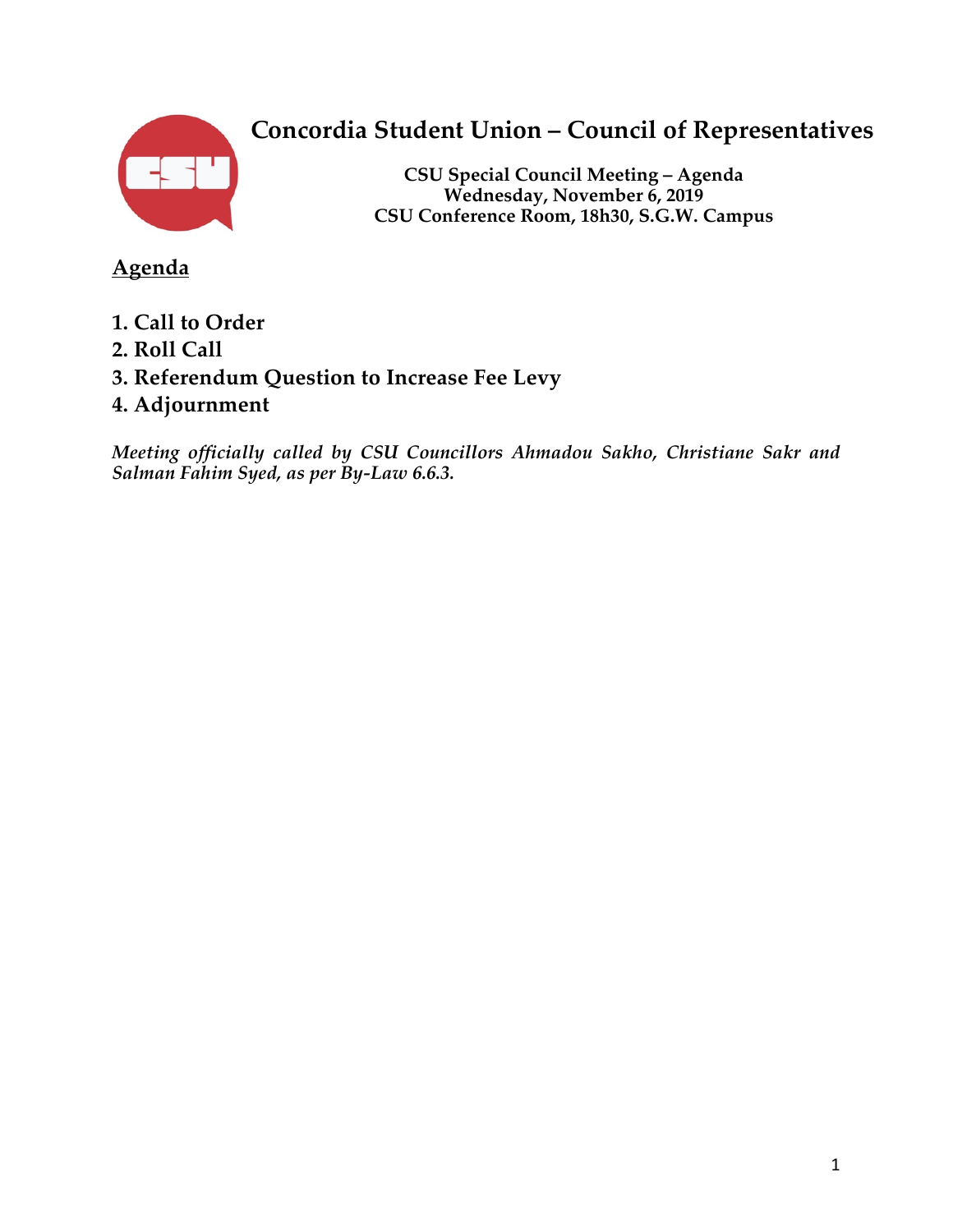## **1. Call to Order**

Meeting is called to order at **18h51**.

**We would like to begin by acknowledging that Concordia University is located on unceded Indigenous lands. The Kanien'kehá:ka Nation is recognized as the custodians of the lands and waters on which we gather today. TiohEá:ke/Montreal is historically known as a gathering place for many First Nations. Today, it is home to a diverse population of Indigenous and other peoples. We respect the continued connections with the past, present, and future in our ongoing relationships with Indigenous and other peoples within the Montreal community.**

#### **2. Roll Call**

**Council Chairperson:** Caitlin Robinson **Council Minute Keeper:** S Shivaane

**Executives present for the meeting were**: Patrick Quinn (Academic & Advocacy Coordinator), Désirée Blizzard (Finance Coordinator), Chris Kalafatidis (General Coordinator), Marin Algattus (Internal Affairs Coordinator),

**Councillors present for the meeting were:** Hannah Jamet-Lange (Arts & Science), Ahmadou Sakho (Arts & Science), Maha Siddiqui (Arts & Science), Salman Fahim Syed (Gina Cody School of Engineering & Computer Science) Elizabeth Tasong (Arts & Science), Amman Houara (Arts & Science), Esther Morand (Arts & Science),

**Executives absent for the meeting were:** Melize Ferrus (Loyola Coordinator), Eduardo Malorni (Student Life Coordinator), Isaiah Joyner (External & Mobilization Coordinator)

**Councillors absent for the meeting were:** Nicholas Hamel (Arts & Science), Christiane Sakr (Arts & Science), Leigh Kusaj (Arts & Science), Elias Huckel-Fidalgo (Arts & Science), Victoria Pesce (John Molson School of Business), James Hanna (Gina Cody School of Engineering & Computer Science), Naomi Barney Purdie (Arts & Science), Lindsay Surerus (Arts & Science), Arad Andrew Banis (John Molson School of Business), Jarrad Haas (Fine Arts)

**Hannah Jamet-Lange** moves to excuse Isaiah Joyner, Eduardo Malorni and Melize Ferrus from meeting. Seconded by **Marin Algattus**. *Motion carries.*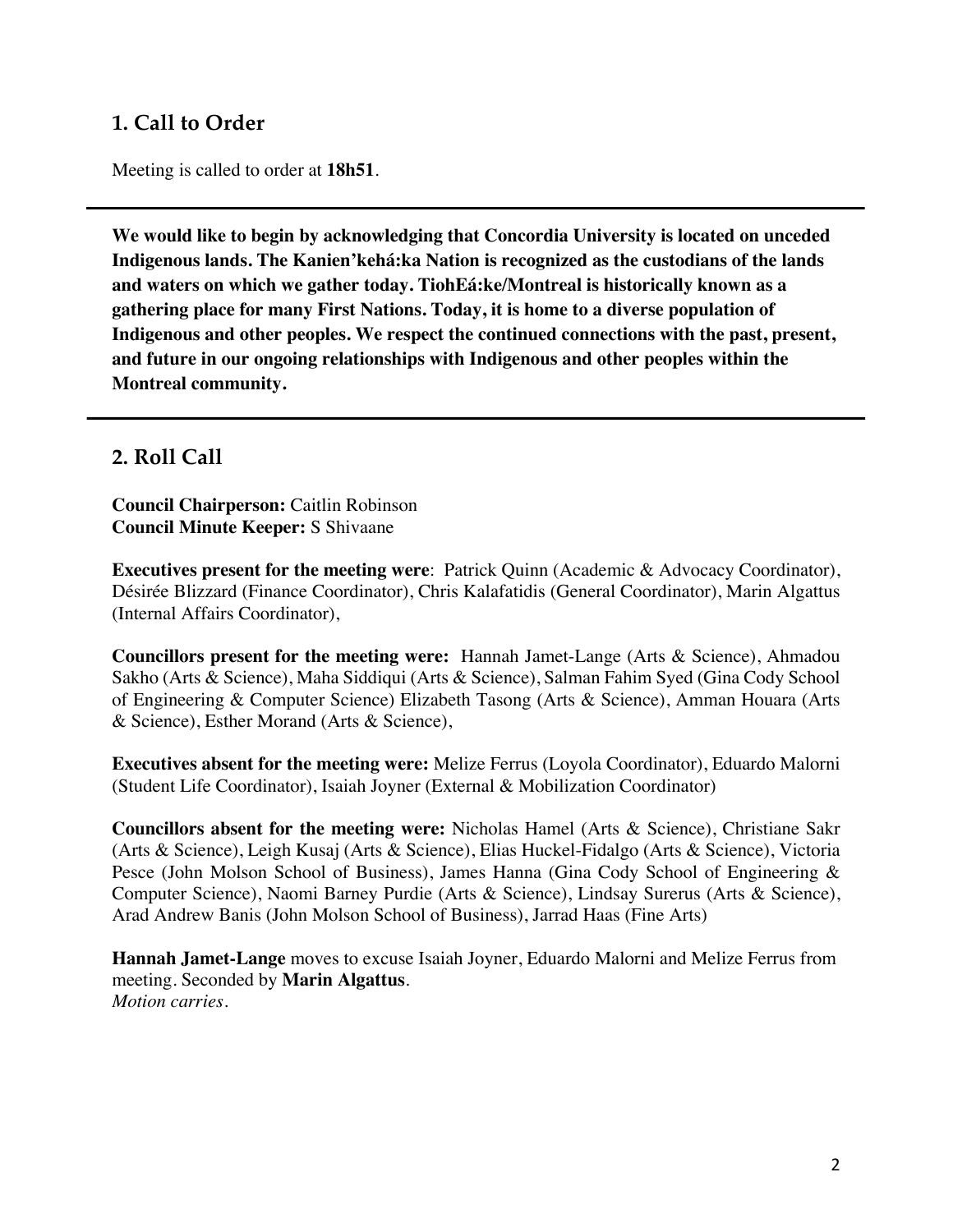## **3. Referendum Question to Increase Fee Levy**

**Ahmadou Sakho:** We called this meeting to talk about this referendum question we're interested in pursuing. "Do you agree to increase the existing \$0.30 fee-levy of the non-academic clubs by \$0.08 per credit to a total of \$0.38 per credit, effective winter 2020?" *We'*re going through a lot of financial difficulties, and these are scars we've inherited form the past two years. We are in deficit due to two reasons. In 2017, Clubs had too much money and had a large surplus. The executives at the time decided to decrease their fee levy. They expected a surplus in 2018, but that didn't happen because the school also decided to cut funds. Hence, there was a deficit. In the following year, they tried to do a budget-balancing. This was a lot of internal restructuring, so students didn't absorb the costs. It didn't save us due to fiscal mismanagement and a lot of mistakes.

**Marin Algattus:** The consequence is that we had a smaller budget. In last year's budget, external financing was accounted for but planned external budget is not concrete because they still needed to apply and receive from external funding. They budgeted badly. They had a \$90k deficit in Actuals. The measures we took included detailed budget approvals and budget considerations. But we have no more money.

**Salman Fahim Syed:** The amount \$0.08 was decided because we have an increase in the number of clubs, and we are still getting applications for clubs. An increase in fee levy by 8 cents a credit will bring in \$59k, which makes up for the difference in Clubs budget from 2018/2019 and 2019/2020.

**Maha Siddiqui:** Clubs bring a lot of benefits to students. For us to fully carry out our mandate, we need this fee levy increase. Once those funds are allocated, we will ensure that clubs create a post-mortem report on what the funds are used for. On Sep 16, Policy met, and we went over the policy on clubs where we cemented Policy 4.2.4 for Clubs.

**Maha Siddiqui** presents the following referendum. Seconded by **Désirée Blizzard**.

*WHEREAS* Clubs and Spaces have a budget of \$224, 000 this 2019-2020 academic year; *WHEREAS* Clubs and Spaces has a \$1, 505 deficit this 2019-2020 academic year; *WHEREAS* Clubs and Spaces is no longer able to fund student clubs this year; *WHEREAS* CSU seeks "to promote the educational, political, social, recreational and cultural interests of its members" (as per by-law 2.1.a);

*WHEREAS* CSU endeavours to "to consider and support activities which enhance the quality of life for students of Concordia University" (as per by-law 2.1.i);

*BE IT RESOLVED THAT* Council approves the following question for referendum:

*"Do you agree to increase the existing \$0.30 fee-levy of the non-academic clubs by \$0.08 per credit to a total of \$0.38 per credit, effective winter 2020?"*

**Elizabeth Tasong:** In the long term, will this fix the deficit?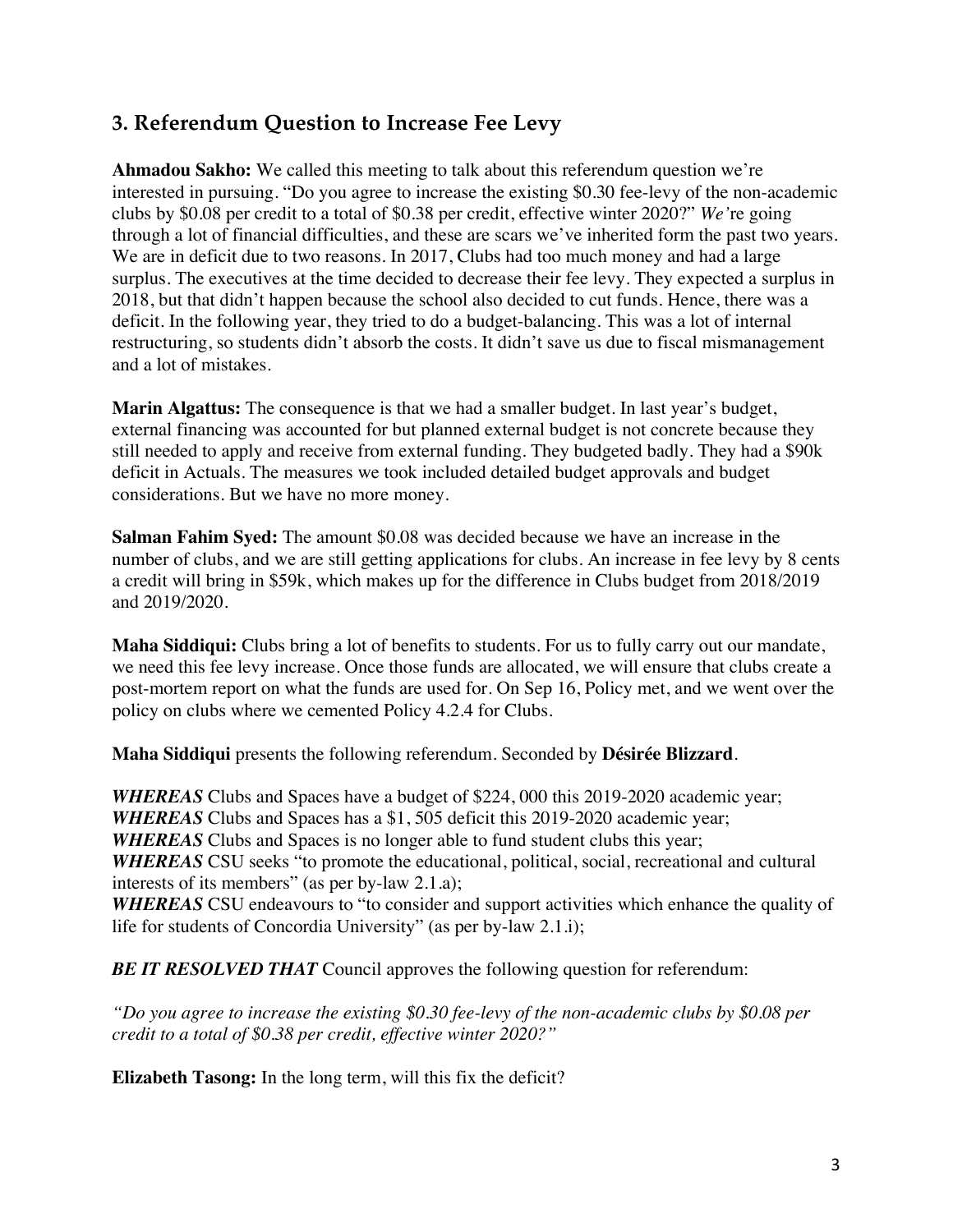**Ahmadou Sakho:** The way we planned it; we will not have a deficit any more. This fund will help us fill the gap between this and last year. At our last meeting, we gave \$3000 from next semester's budget to clubs, and we still couldn't satisfy those clubs. We will back the amount we provide clubs with policies we're working on right now.

**Marin Algattus:** We also tried to make a sustainable solution by looking at numbers from last year. When calculating numbers, eight cents was better than five cents. We can afford to support clubs the way we want to.

**Alex:** Is this a fee levy that students can opt out of?

**Salman Fahim Syed:** No.

**Alex:** You can't opt out of the CSU fee levy?

**Salman Fahim Syed:** No.

**Esther Morand:** Will you come back to the current fee levy number?

**Ahmadou Sakho:** We plan for this to be permanent.

**Salman Fahim Syed:** If we see any changes, we can always reallocate. But for now, it will be permanent.

**Ahmadou Sakho:** In previous years, there's been a lot of switches in fee levy. A significant portion of our money was from the university, but then we were cut. We have the highest number of clubs in CSU history. We still have new clubs we have to account for.

**Désirée Blizzard:** The highest fee levy for clubs was in 2014 with \$0.30, but we only had 50 clubs. Now, there's a strain in your committee. This should be a sustainable solution.

**Salman Fahim Syed:** This will cater to sports clubs, not just cultural clubs.

**Chris Kalafatidis:** I want to voice my concerns. We're adding this question mid-election, and it's bad practice. I believe we have to not withstand?

**Chairperson:** There's nothing about deadlines in the by-laws.

**Salman Fahim Syed:** We spoke to the CEO, and there's no issue with this.

**Chris Kalafatidis:** It says it needs to be sent to Policy.

**Chairperson:** That's for non-CSU matters.

**Chris Kalafatidis:** You are in an unfortunate position. We're not exactly the most organised union; It's not your fault. This speaks to how we need stronger policies.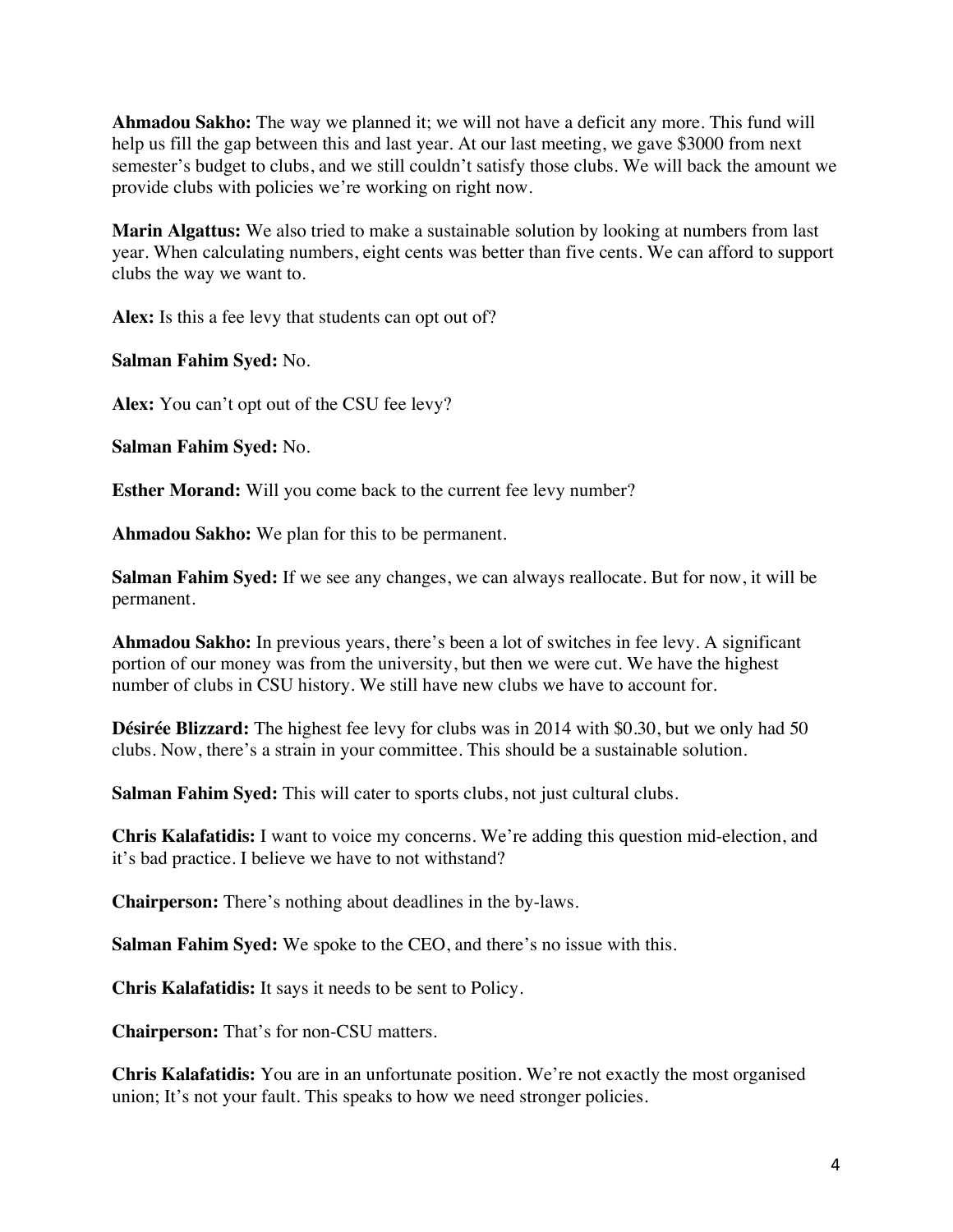**Esther Morand:** How many clubs are there this year?

**Marin Algattus:** About 160. Last year there were 120.

**Esther Morand:** How many are we expecting for Winter?

**Salman Fahim Syed:** We still have 5 in our list. We don't know how many applications there will be then.

**Elizabeth Tasong:** There was a \$103k funding cut? How much funding does the university give you now?

**Maha Siddiqui:** 0.

**Marin Algattus:** The university realised they over-allocated.

**Maha Siddiqui:** We were hit doubly hard. First, with the fee levy decrease and then the university. \$6k in deficit turned into \$80k.

**Elizabeth Tasong:** Will this rise?

**Salman Fahim Syed:** We're going to put things in policy based on accountability. We're going to take precautions with financial management.

**Elizabeth Tasong:** So there are many more clubs. We can't accommodate all of the clubs.

**Maha Siddiqui:** That's why this increase is calculated. We have seen a dramatic increase. We need a proportional equation. It's not fair for us to nitpick.

**Amman Houara:** I'm wondering how the university cut us off. Don't you think this referendum to create a fee levy will remove any opportunity to re-discuss this with the university?

**Ahmadou Sakho:** The univeristy removed funding because we didn't need that money at the time. They took it out retroactively after they planned the 2018-19 budget.

**Marin Algattus:** The school didn't take away \$100k. We have a fee levy. When we decreased it, they realise they gave us \$100k more than they were supposed to.

**Amman Houara:** But it wasn't a mistake. When they stopped, there were consequences. Creating a fee levy will give a message that we have the means to pay for clubs.

**Maha Siddiqui:** Them taking away \$130k is technically illegal, but pursuing that would be very expensive. We can work in tandem with the administration. Now the number of clubs has doubled. A lot of these clubs have sought out sponsorships from the Dean of Students. We've been referring them everywhere and elsewhere.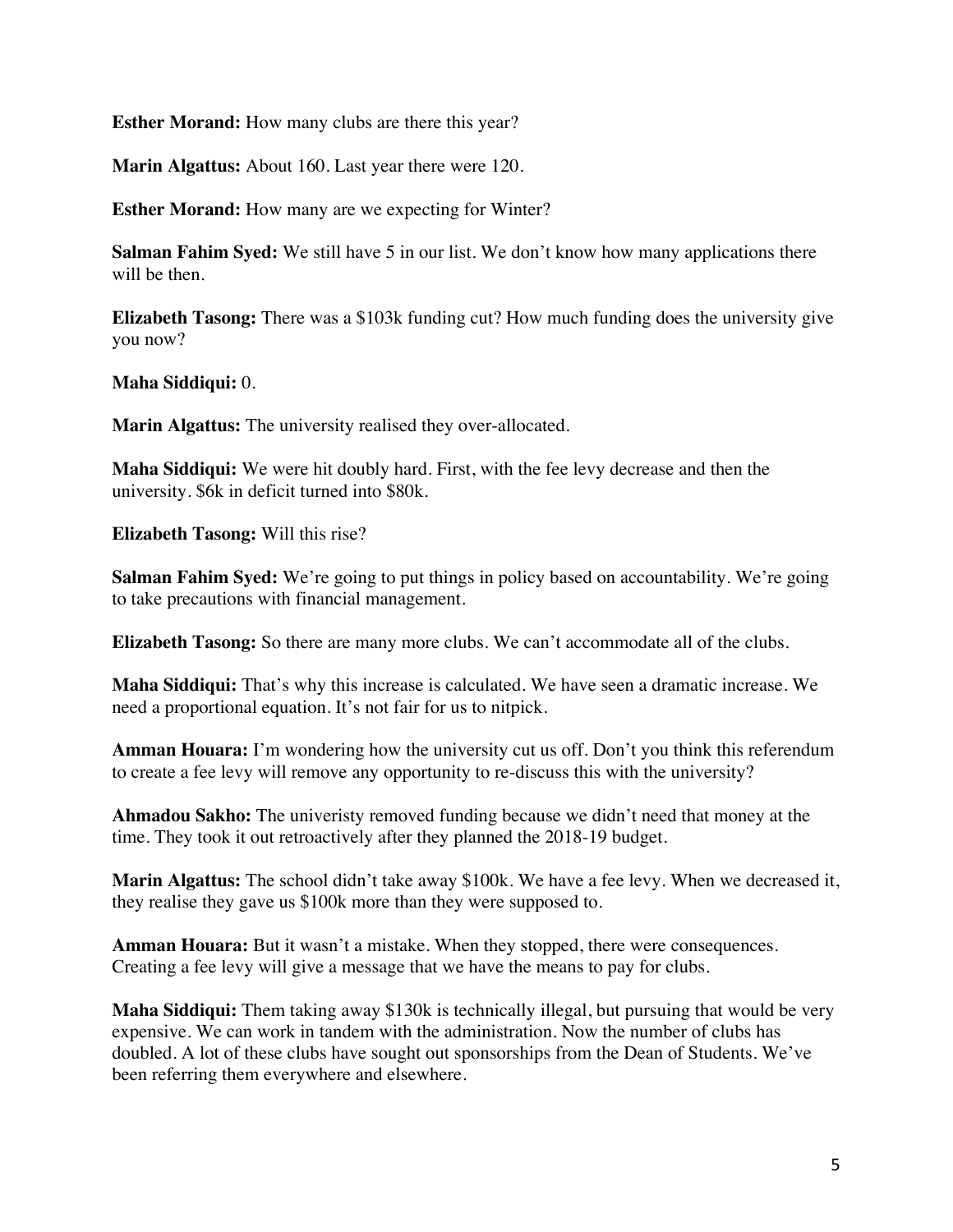**Chris Kalafatidis:** We need better financial policy.

**Hannah Jamet-Lange:** I like the idea of clear policy. How will you make sure clubs follow this? It's putting a lot of strain on people running a club.

**Maha Siddiqui:** Being in a club is a valuable experience. When you are asking for a club, you need to sign a club's contract. It's strict. We give them responsibility. It's only an increase in workload at the end of the year for the director.

**Hannah Jamet-Lange:** Will you help them with that?

**Marin Algattus:** Yes. Right now, we have 20 new clubs. We sit down with them for an hour and help them through the paperwork.

**Maha Siddiqui:** We plan to do another workshop where we provide them with tools. Marin created this amazing workshop on how to secure sponsorships and how to a budget.

**Shivaane:** 50 clubs in 2014 to 100+ clubs in 2019 is a drastic increase. I know there's going to be stricter policies but was there a reason for that increase?

**Salman Fahim Syed:** It was due to a rise in student interest and awareness. In the past, students were not actively coming to CSU to create clubs. After 2014 people have been more active.

**Patrick Quinn:** Is there any rule in putting a maximum on how much you can give to a club?

**Marin Algattus:** We're already going to review the club's policy. It's all going to be reviewed. Depends on what Policy committee decides.

**Salman Fahim Syed:** We'll work with the Finance Coordinator on how there'll be a cap for each club.

**Amman Houara** calls to question. **Désirée Blizzard** seconds.

**Salman Fahim Syed:** Can we vote on this?

**Chairperson:** It doesn't benefit you.

**Désirée Blizzard:** Every time a councillor presents an issue, is that a conflict of interest?

**Maha Siddiqui:** Any councillor can support it and present it, but we'll already know what their vote would be.

**Salman Fahim Syed:** But if we set that precedent, every presentation a councillor presents, they have to rescind.

**Chairperson:** If the three don't vote, we don't have quorum.